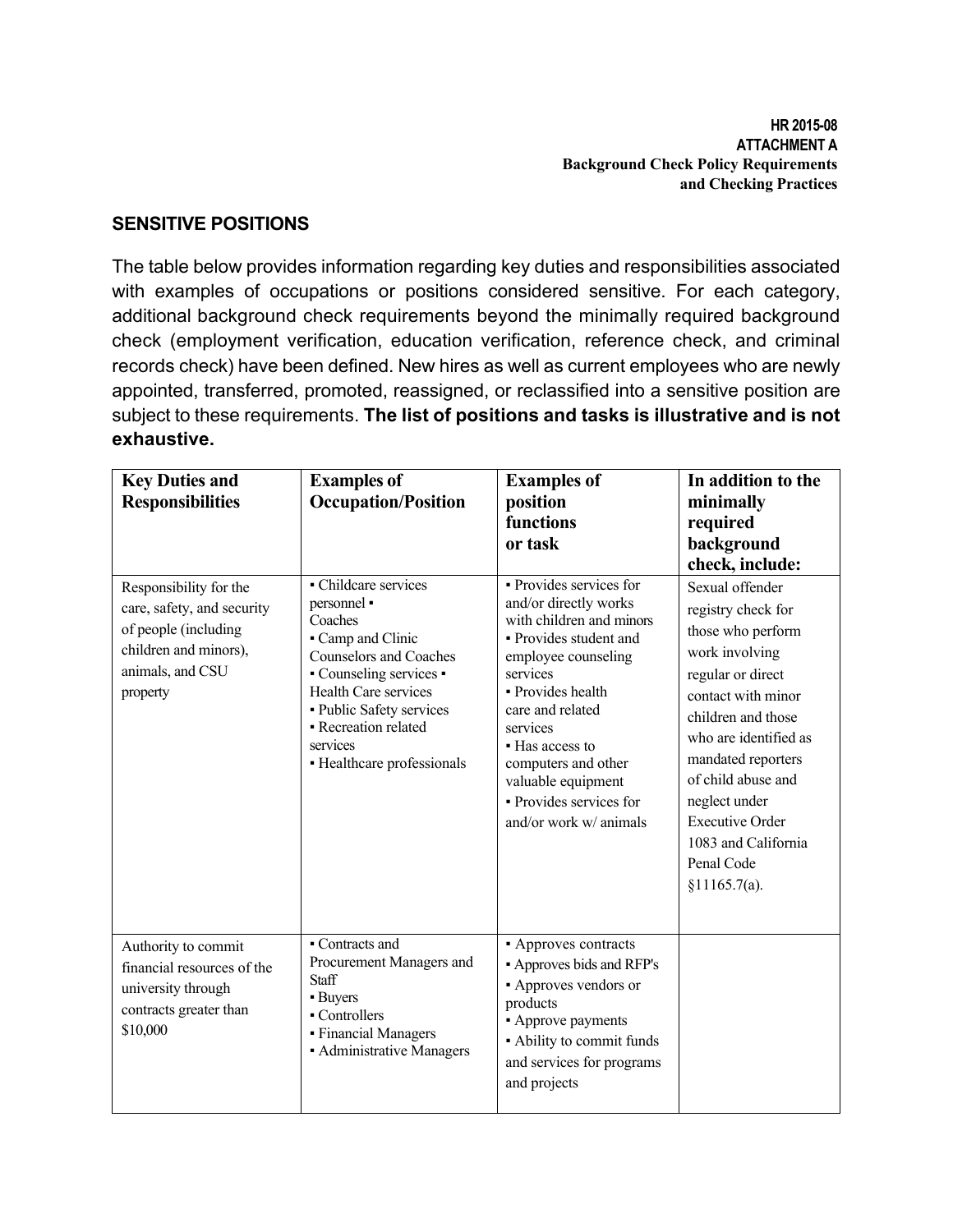| Access to, or control over,<br>cash, checks, credit cards,<br>and/or credit card<br>account information                                                                                                                                | • Business and<br><b>Accounting Managers</b><br>and staff<br>• Procurement<br>• Collections<br>- Cashiers<br>• Employees with access<br>to Level 1 information<br>assets (Level 1 data)<br>through campus data<br>centers/systems<br>• Other employees whose<br>duties require access to or<br>control over the above<br>information                                                                                                                                                                  | · Transfers, withdraws,<br>and/or deposits money<br>· Uses a company-issued<br>credit<br>card to purchase items<br>· Handling/receipt of funds                                                                                                                                                                                                                                                                               |  |
|----------------------------------------------------------------------------------------------------------------------------------------------------------------------------------------------------------------------------------------|-------------------------------------------------------------------------------------------------------------------------------------------------------------------------------------------------------------------------------------------------------------------------------------------------------------------------------------------------------------------------------------------------------------------------------------------------------------------------------------------------------|------------------------------------------------------------------------------------------------------------------------------------------------------------------------------------------------------------------------------------------------------------------------------------------------------------------------------------------------------------------------------------------------------------------------------|--|
| Responsibility or<br>access/possession of<br>building master or sub-<br>master keys for building<br>access                                                                                                                             | <b>Building Engineers</b><br>• Facilities personnel<br>• Custodians<br>· Locksmiths<br>• Maintenance personnel                                                                                                                                                                                                                                                                                                                                                                                        | • Access to master keys<br>Access to offices for<br>maintenance or repair of<br>equipment<br>Access to residences and<br>other<br>facilities for ongoing<br>maintenance<br>• Maintains building<br>security<br>- Access to facilities for<br>installation and/or cleaning                                                                                                                                                    |  |
| Access to controlled or<br>hazardous substances<br>Access to and responsibility<br>for detailed personally<br>identifiable information<br>about students, faculty,<br>staff, or alumni that is<br>protected, personal, or<br>sensitive | · Pharmaceutical personnel<br>• Healthcare professionals<br>- Custodians<br>• Other faculty or staff with<br>access to hazardous chemicals<br>or controlled substances<br>• Auditors<br>• HR and Payroll Managers<br>and staff<br>· Information Technology<br>(IT) personnel<br>• Information Systems<br>personnel<br>• Programmers<br>- Healthcare staff - PC<br>Coordinators<br>• Student Affairs Officers<br>• Counselors • Registrars<br>• Employees with access to<br>Level 1 information assets | -Dispenses prescription<br>medication<br>• Maintains drug formulary<br>- Access to drugs<br>-Access to potentially<br>hazardous chemicals<br>• Access to employee<br>records<br>• Access to student<br>records<br>• Access to personal or<br>other restricted, sensitive<br>or confidential data (e.g,<br>Level 1 data)<br>- Access to protected<br>health information<br>Access to restricted data<br>· Systems maintenance |  |
|                                                                                                                                                                                                                                        | (Level 1 data) through<br>campus data centers/systems.                                                                                                                                                                                                                                                                                                                                                                                                                                                |                                                                                                                                                                                                                                                                                                                                                                                                                              |  |